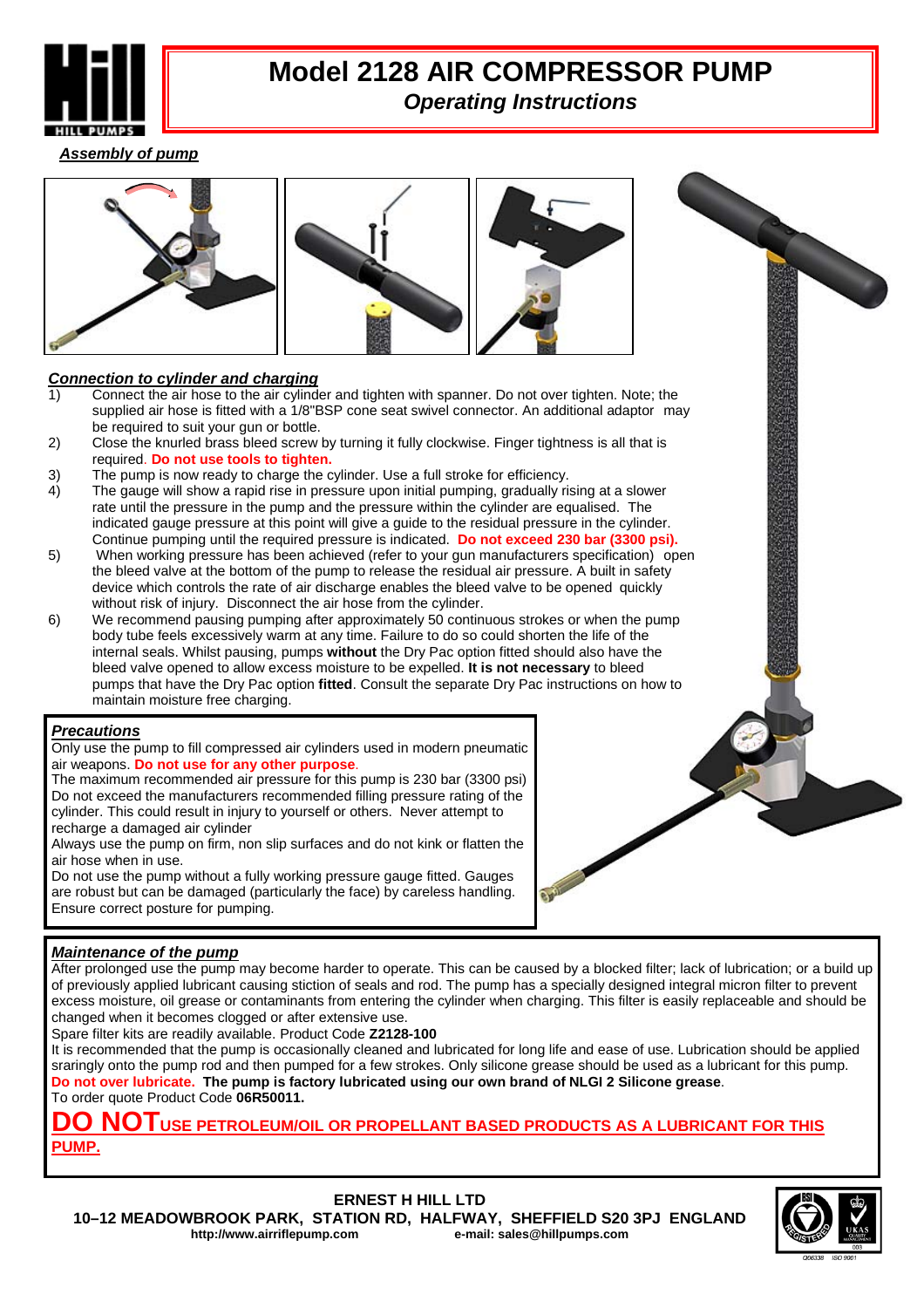

06R35039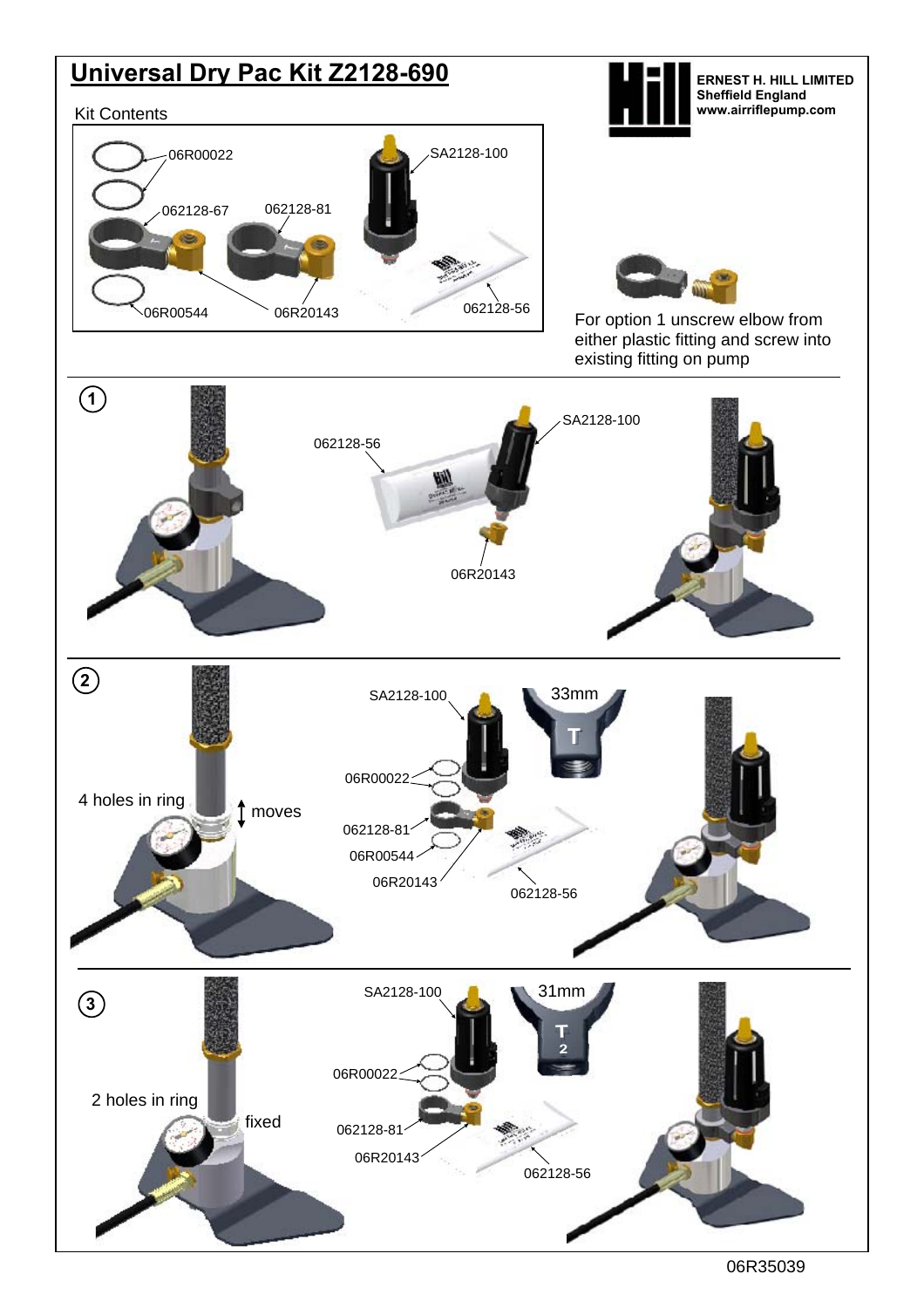

06R35039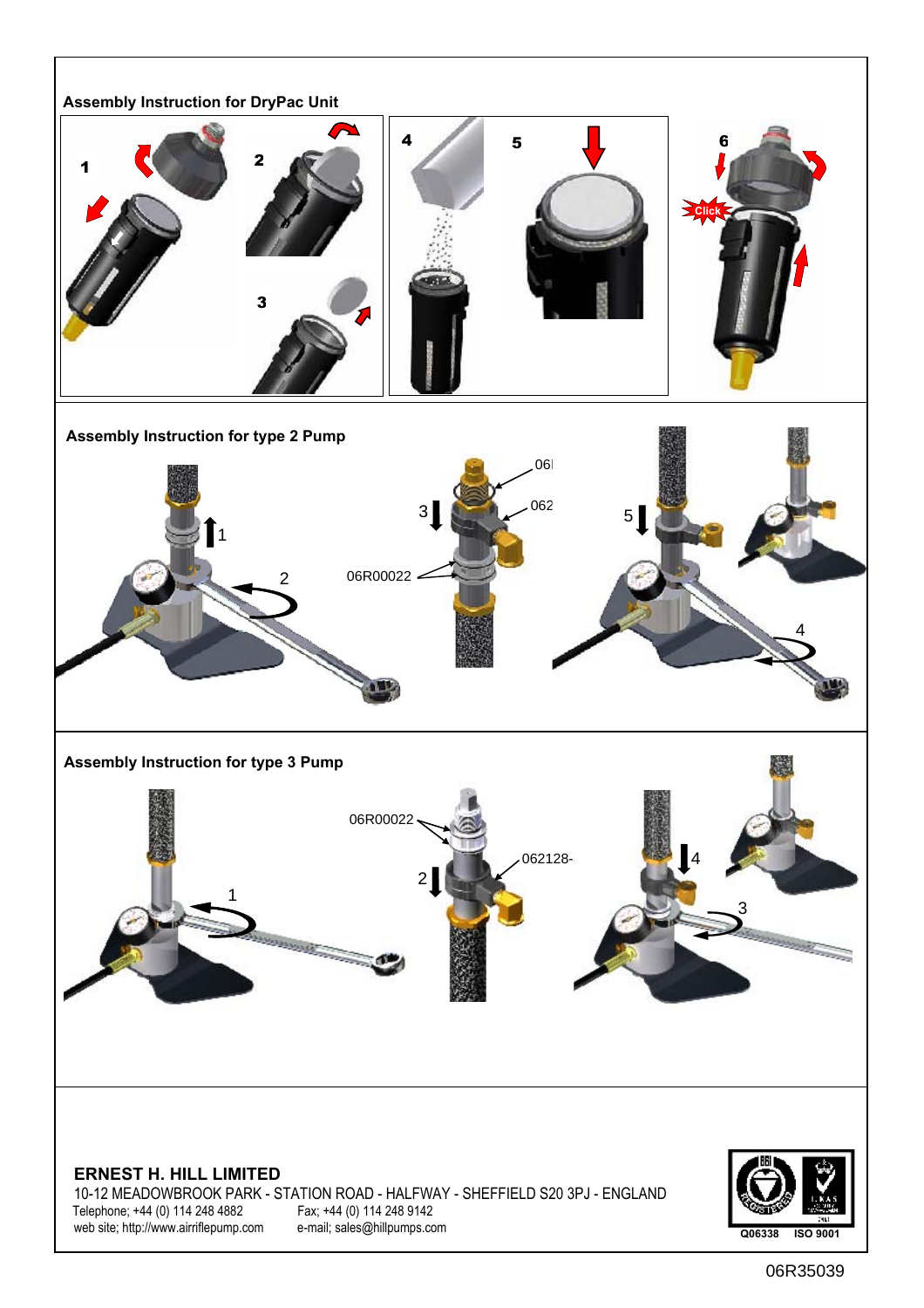

## **THE HILL DRY-PAC**





#### **What is Dry-Pac?**

Dry-Pac is a patented method of extracting moisture from the air passing through hand operated air compressor pumps. We recommend that the Hill Pump is always used with a Dry-Pac.

#### **How does the Dry-Pac work?**

As air is drawn into the pump it is forced to pass through a specially selected medium that attracts and removes water molecules from air. The dryer air is then passed through the pump and the second integral micron filter in the normal way. The extraction is a one way process and eventually the medium will become fully saturated and require changing. The Dry-Pac should always be fixed in the vertical position but it can be rotated around the pump and retained by means of the grub screw.

#### **How long does the Dry-Pac medium last?**

Our tests show that under average conditions the Dry-Pac medium will be effective for up to four months. In warmer and humid climates, or for users who require optimum quality, we recommend that the medium is changed every 2-3 months. Although the Dry-Pac medium principally works with flowing air, it will continue to extract a small amount of moisture from still air. Therefore we recommend that the medium is also changed if the pump has undergone prolonged periods of storage

#### **Replacement of the Dry-Pac medium**

The only replacement medium we recommend is the Hill medium (product code 062128-56). This has been carefully researched and selected to give optimum performance. Do not attempt to use or mix other absorbent materials such as silica gels or dyed markers. These products have entirely different properties and will impair the correct functioning of the Dry-Pac.

#### **Regeneration**

There is currently no method of regenerating the medium in domestic circumstances. The medium should always be replaced with a fresh sachet. **Do not** attempt to heat or microwave the medium.

#### **Environmental**

The Dry-Pac medium is an **environmentally safe product**. Being a synthetic copy of a naturally occurring product it will have no detrimental effect on disposal in any normal waste treatment method. It is non toxic and can be handled and disposed of safely. Normal precautions should be taken when handling or storing the medium within the vicinity of children and pets. Although not harmful if swallowed it may cause the symptoms of slight dehydration.

#### **Dry-Pac Medium Storage**

The Dry-Pac medium is supplied in vacuum packed sachets with the optimum quantity to refill the Dry-Pac cartridge. Due to the nature of the medium, ambient temperature may cause expansion or contraction of the foil container. This is normal and has no detrimental effect on the life of the medium. Heat may cause the foil to expand like a balloon, cold may cause a "shrink wrap" condition. Providing the foil sachet remains intact the medium will not be impaired under most storage conditions.